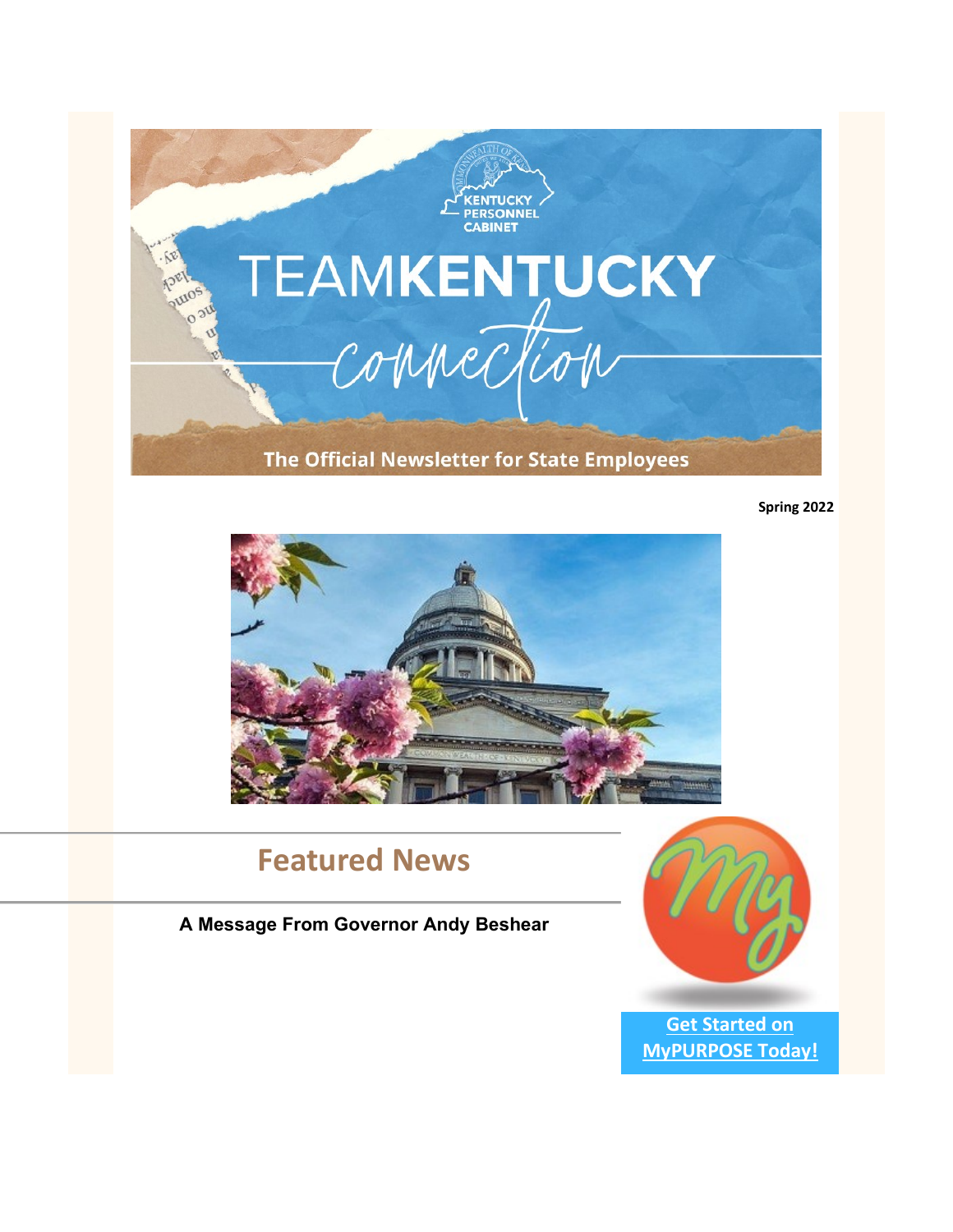

I am proud to announce the largest raise for full-time state employees seen in decades. As state workers, you serve our people daily, and because of your hard work and dedication, Kentucky is seeing historic economic investments and new opportunities.

*Click image above to WATCH*

andy Berlin

# **COVID-19 State of Emergency Ended April 14, 2022**

The Commonwealth of Kentucky remains committed to limiting the spread of COVID-19 and ensuring the health and safety of our state employees; however, during this Regular Session the Kentucky General Assembly ended the 2019 Novel Coronavirus (COVID-19) State of Emergency declared by Governor Andy Beshear in Executive Order 2020-215. Under Senate Bill 25 (R.S. 2022), enacted by the General Assembly, Personnel Cabinet Memorandum No. 21-14, dated August 5, 2021, expired on April 14, 2022. As a result, the following benefits are no longer available:

- COVID-19 Vaccines and Testing Executive Branch employees should utilize accrued annual, sick, and/or compensatory time for this purpose as scheduled work time to obtain vaccines and/or testing for COVID-19 is no longer available.
- Vaccine Incentive Additional annual leave will no longer be awarded for receiving a COVID-19 vaccination.

Vaccination remains a critical component of containing and limiting the spread of COVID-19 related illnesses. While voluntary, we continue to

- Access over 2,000 online training courses and webinars.
- Connect with team members virtually.
- Apply for career opportunities.



#### **[Download the app!](https://youtu.be/HJ3xwpwmDf4)**

- Quick access to benefits, careers, pay and other employment resources.
- Receive instant notifications during emergency situations.
- Stay in the know with the latest employee news.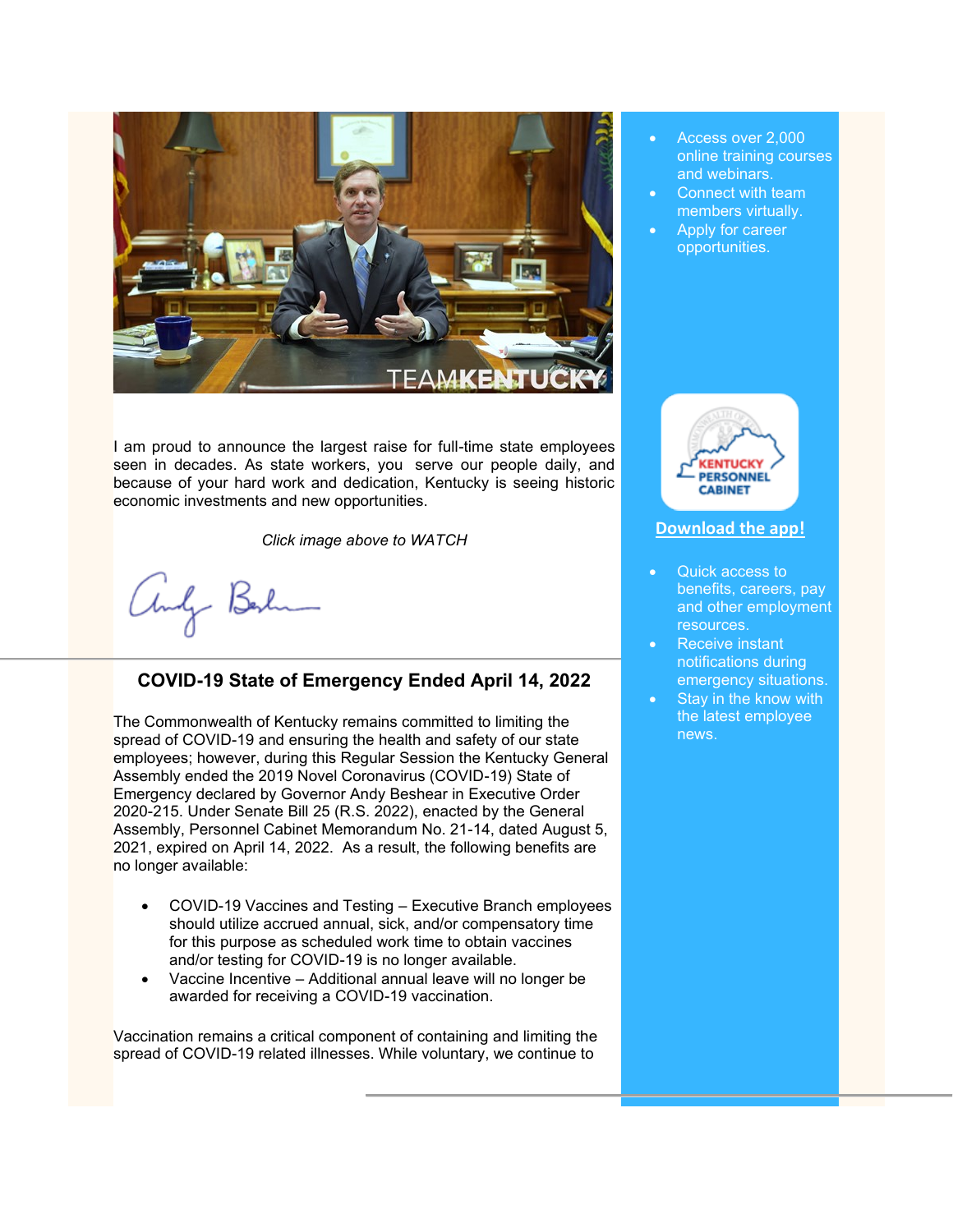encourage all Executive Branch employees to obtain the vaccine and any necessary boosters.

**[CLICK HERE TO ACCESS](https://personnel.ky.gov/Pages/employeeevents.aspx)  [PERSONNEL EVENT](https://personnel.ky.gov/Pages/employeeevents.aspx)  [CALENDAR](https://personnel.ky.gov/Pages/employeeevents.aspx)**

# 2022 **GOVERNOR'S** AMBASSADOR WARDS

**BLOOD DONATIONS NEEDED!**

**[Click here for Blood](https://personnel.ky.gov/Pages/Blood-Donation-Calendar-.aspx)  [Donation Information](https://personnel.ky.gov/Pages/Blood-Donation-Calendar-.aspx)**

#### **Nominate a State Employee for the 2022 Governor's Ambassador Awards**

Do you know a public employee who has significantly and positively impacted the lives of others? Let us know! Nominations are currently being accepted for the 2022 Governor's Ambassador Awards. The esteemed annual awards highlight stories of public employees going above and beyond to help others.

Any state government employee can be recognized for contributions in the areas of customer service, courage, leadership, professional achievement, teamwork (two or more employees), community service and volunteerism.

Award recipients will be honored at a special ceremony and will receive a personalized brick placed along Ambassador Avenue outside the Thomas D. Clark Center for Kentucky History.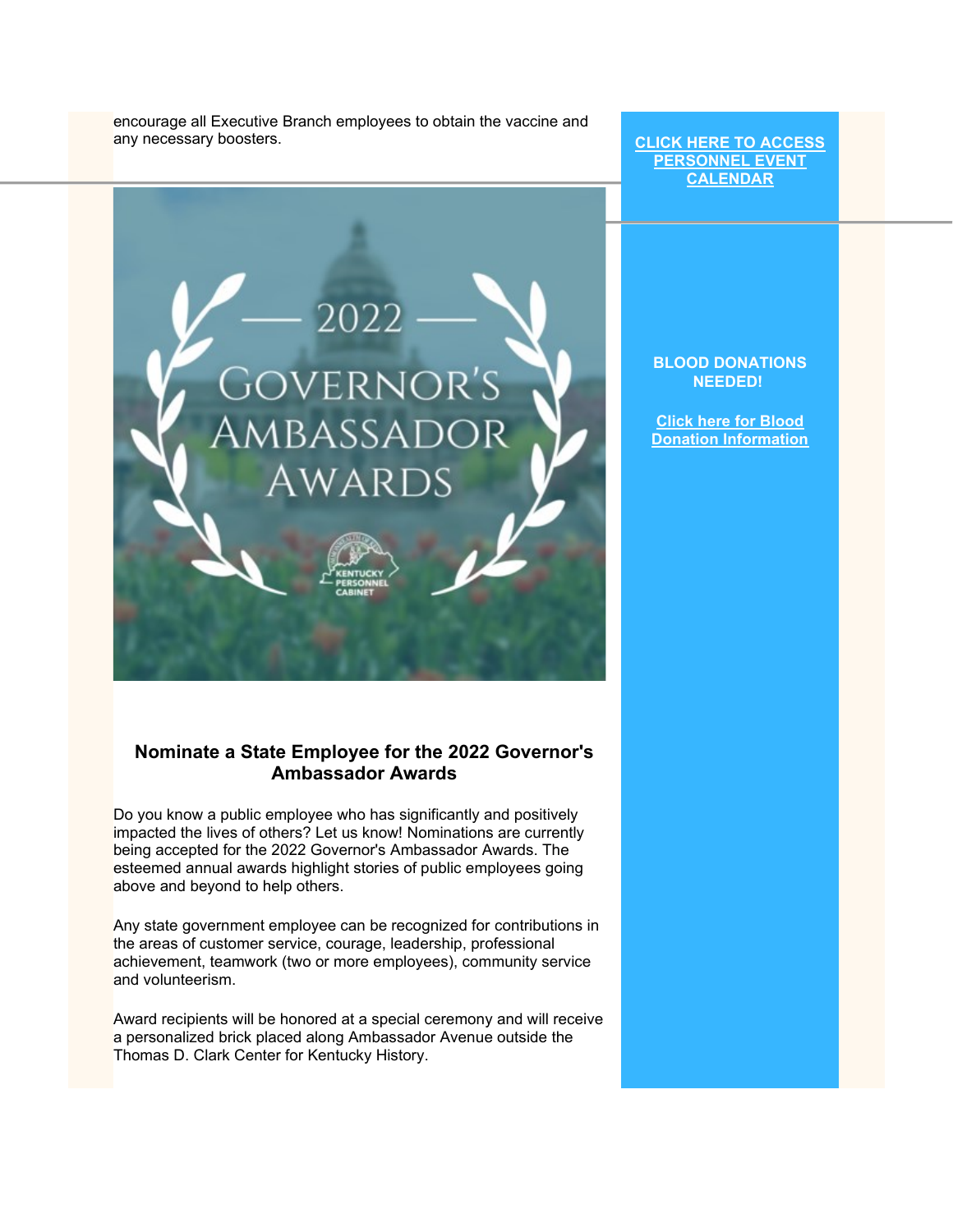*Current employees or employees who have served within the past 12 months are eligible. All three branches of government are included.*

#### **DEADLINE FOR NOMINATIONS: THURSDAY, JUNE 30**

#### **How to Nominate**

**Click [here](https://urldefense.com/v3/__https:/lnks.gd/l/eyJhbGciOiJIUzI1NiJ9.eyJidWxsZXRpbl9saW5rX2lkIjoxMDAsInVyaSI6ImJwMjpjbGljayIsImJ1bGxldGluX2lkIjoiMjAyMjAyMjguNTQxMDgyMjEiLCJ1cmwiOiJodHRwczovL3BlcnNvbm5lbC5reS5nb3YvX2xheW91dHMvMTUvR292ZXJub3JzQW1iYXNzYWRvckF3YXJkL0dBQUZvcm0uYXNweCJ9.RB-Prk1H0jBcWPSwF2BXM1fo-nilrgTuteX43fKJlc0/s/1114481822/br/127255015297-l__;!!Db6frn15oIvDD3UI!ycuTAYss0_tVAvQXX3aaCobL4QVnB6gDS_P5842CywXDI8LM12Zvjf-CgNF1cXtsjaDkHg%24) to submit a nomination online, or to complete a paper form, [click here.](https://urldefense.proofpoint.com/v2/url?u=http-3A__links.govdelivery.com-3A80_track-3Ftype-3Dclick-26enid-3DZWFzPTEmbWFpbGluZ2lkPTIwMTkwMjE1LjE3ODg4NzEmbWVzc2FnZWlkPU1EQi1QUkQtQlVMLTIwMTkwMjE1LjE3ODg4NzEmZGF0YWJhc2VpZD0xMDAxJnNlcmlhbD0xODA1Mzg3NCZlbWFpbGlkPW5pbGEubWVla3NAa3kuZ292JnVzZXJpZD1uaWxhLm1lZWtzQGt5LmdvdiZmbD0mZXh0cmE9TXVsdGl2YXJpYXRlSWQ9JiYm-26-26-26101-26-26-26https-3A__personnel.ky.gov_pages_rewards.aspx&d=DwMFaQ&c=jvUANN7rYqzaQJvTqI-69lgi41yDEZ3CXTgIEaHlx7c&r=gEmYdfEfDxMUosB8v7AZXbQa84r_56iAlaQi_fj_Ej0&m=jnnYQbMNDHbAnxu9VWmlFD0I2InuarZHRp6nc0VaG8o&s=DTq8qUzLegg6c3nH-mnQ-l4QL1uWub5hpWIwHbZcsuA&e=) Contact the Personnel Cabinet at (502) 564-9818 with questions. Nominations can be made by a fellow employee or a private citizen.**

For more information, including a list of last year's winners, please visit the Kentucky Personnel Cabinet [website](https://urldefense.proofpoint.com/v2/url?u=http-3A__links.govdelivery.com-3A80_track-3Ftype-3Dclick-26enid-3DZWFzPTEmbWFpbGluZ2lkPTIwMTkwMjE1LjE3ODg4NzEmbWVzc2FnZWlkPU1EQi1QUkQtQlVMLTIwMTkwMjE1LjE3ODg4NzEmZGF0YWJhc2VpZD0xMDAxJnNlcmlhbD0xODA1Mzg3NCZlbWFpbGlkPW5pbGEubWVla3NAa3kuZ292JnVzZXJpZD1uaWxhLm1lZWtzQGt5LmdvdiZmbD0mZXh0cmE9TXVsdGl2YXJpYXRlSWQ9JiYm-26-26-26102-26-26-26https-3A__personnel.ky.gov_pages_rewards.aspx&d=DwMFaQ&c=jvUANN7rYqzaQJvTqI-69lgi41yDEZ3CXTgIEaHlx7c&r=gEmYdfEfDxMUosB8v7AZXbQa84r_56iAlaQi_fj_Ej0&m=jnnYQbMNDHbAnxu9VWmlFD0I2InuarZHRp6nc0VaG8o&s=39Hb5_9kVQrDRAieRYjpXcXw_hkXspk53kprerBjHq8&e=)

#### **The Personnel Podcast: A Conversation with Commissioner Whitney Allen**

This month we celebrate National Diversity Month and invited KDVA Commissioner Whitney Allen to a conversation about what he looks forward to as an Employee Resource Group (ERG) sponsor and how



ERG's drive innovation, increase retention and promote growth within organizations.

#### **[Click here to listen](https://soundcloud.com/user-752302099/celebrating-diversity-month-a-conversation-with-kdva-commissioner?utm_source=clipboard&utm_medium=text&utm_campaign=social_sharing)**

*Have a story idea? Contact [Russell](mailto:russell.goodwin@ky.gov)*

**Office of Diversity, Equality and Training (ODET) Hosts Inaugural Diversity and Inclusion Council Leadership Summit**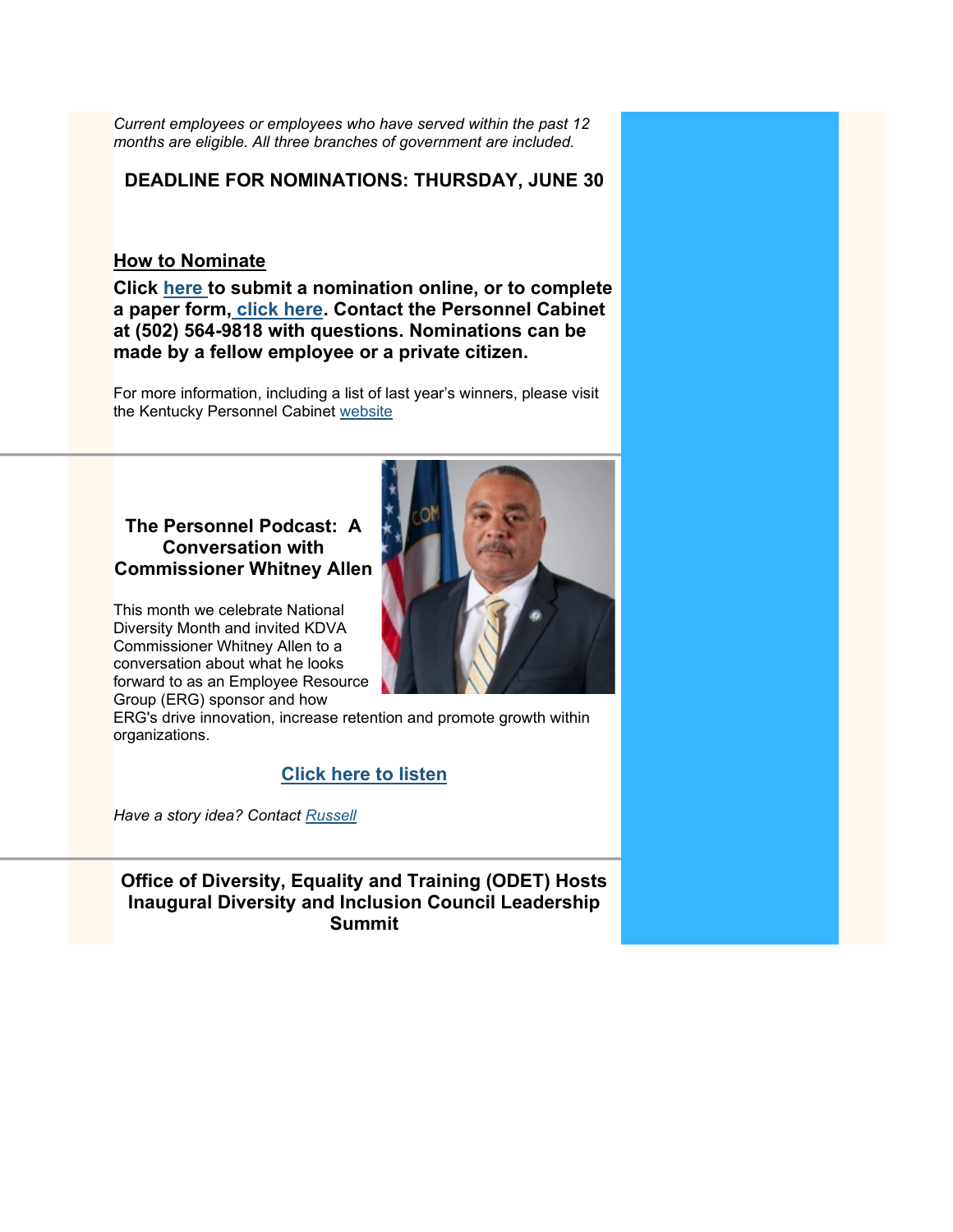

*Photo taken by Marvin Bright, Kentucky Personnel Cabinet Office of Public Affairs*

*Front row, left to right: Wendy Boardman, Labor Cabinet; Vikki Stone, ODET; Rolanda Hamilton, ODET; Cheyla Bush, Public Advocacy; Ramona Rudolph, Tourism, Arts & Humanities; and Pamela Dunson, Criminal Justice Training Center. Second Row, left to right: D J Wasson, Public Protection Cabinet; Syl Flores, ODET; Cathrine Giles, Libraries and Archives; and Melvin Bynes, Transportation Cabinet. Third row, left to right: Cassidy Connell, Finance Cabinet; Joe Newberg, Energy and Environment Cabinet; Rashaad Abdur-Rahman, Cabinet for Health and Family Services; and Singer Buchanan, ODET.*

#### **March 2022**

The Personnel Cabinet's Office of Diversity, Equality and Training (ODET) recently hosted a state-wide Diversity and Inclusion Council (D&I) Leadership Summit. Council representatives from nine Cabinets and Departments attended the event to discuss their activities/projects completed to-date, share best practices and outline goals and objectives moving forward. The summit was kicked off by Personnel Cabinet Deputy Secretary Lindy Casebier and Vikki Stone, Executive Director of ODET.

With support from the Governor's Office and Personnel Cabinet Secretary Gerina Whethers, ODET has played a critical role in the development of each council. Unique by design, each council has the flexibility to determine their focus based upon the needs of their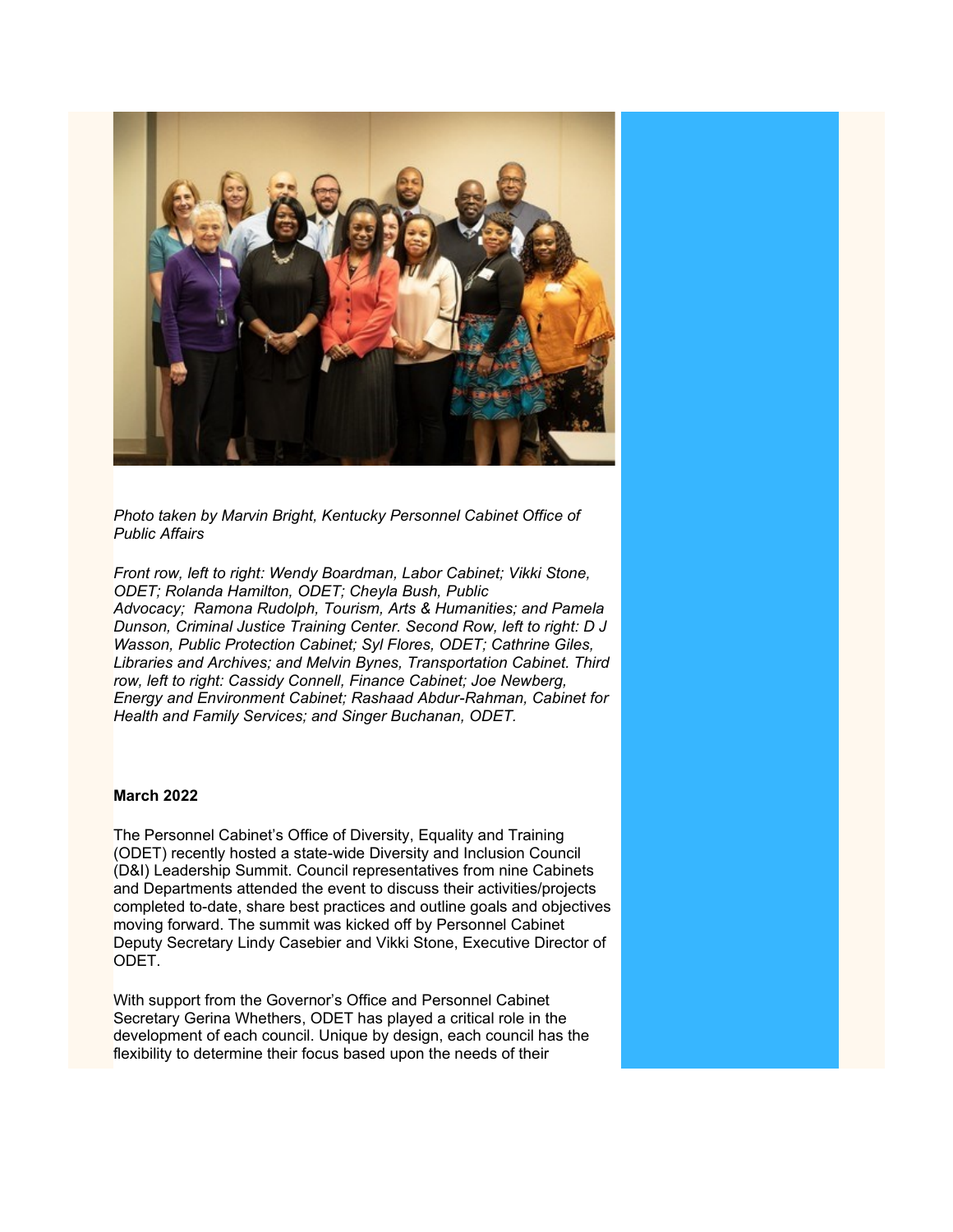employees. ODET team members provide on-going support to facilitate and support the development of the councils.

"The Summit was a wonderful opportunity to bring all the councils together to share best practices," said Vikki Stone. "We were happy to host this event to support the councils, provide access to invaluable resources and facilitate the opportunity to learn from one another. We look forward to our next meeting in July as we continue our work!"

#### **D&I Councils represented at the Summit were:**

- Office of Vocational Rehabilitation Jonathon White
- Kentucky Department of Libraries and Archives Cathrine Giles
- Transportation Cabinet Melvin Bynes
- Finance and Administration Cabinet Cassidy Connell
- Department of Public Advocacy Cheyla Bush
- Department for Criminal Justice Training Pamela Dunson
- Tourism, Arts, & Heritage Cabinet Ramona Rudolph
- Cabinet for Health and Family Services Rashaad Abdur-Rahman
- Cabinet for Energy and Environment Joe Newberg



## **Upcoming Virtual Course Calendar**

#### **Governmental Services Center Virtual Classroom Curricula**

#### *All times EDT*

*\*Please remember to register for the curriculum before the individual offerings*

#### **GSC Hiring and Selection Process**

• GSC Virtual Classroom: The Interview (Hiring and Selection Process) - 04/19/2022 10:00 AM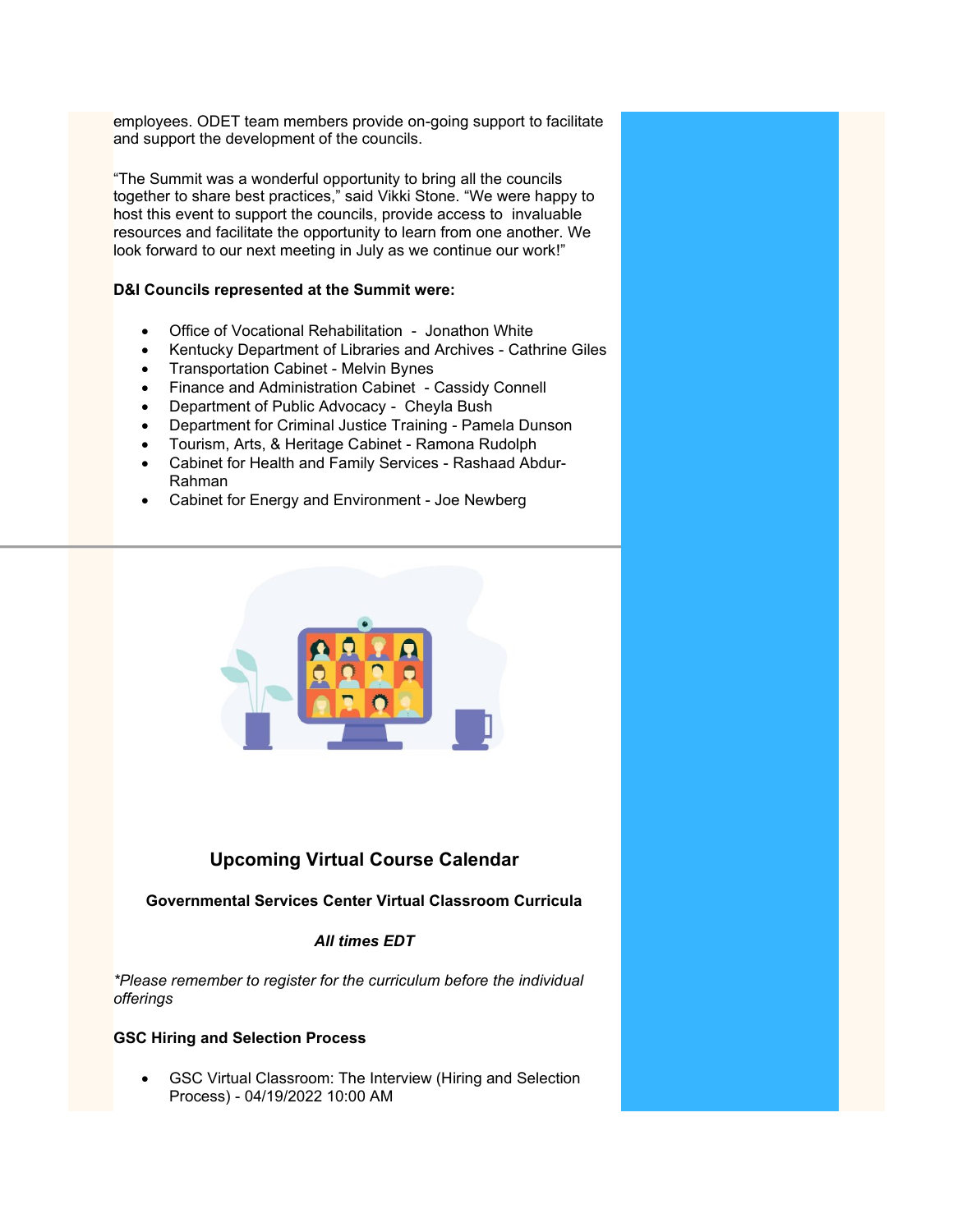• GSC Virtual Classroom: After The Interview (Hiring and Selection Process) - 05/03/2022 10:00 AM

#### **GSC Leadership Basics**

• GSC Virtual Classroom: Leadership Basics 1 - 06/01/2022 10:00 AM

#### **MyPURPOSE Training Administrators and Coordinators**

- GSC Training Administrator Refresher 04/13/2022 08:30 AM o \*For Training Administrators only
- GSC Training Coordinator Refresher 04/13/2022 1:00 PM o \*For Training Coordinators only
- GSC Training Administrator Training 05/17/2022 08:30 AM o \*For New Training Administrators only
- GSC Training Coordinator Training 05/17/2022 1:00 PM o \*For New Training Coordinators only

## **[Click here to register on MyPurpose](https://apps.personnel.ky.gov/SAPIdP/login.aspx?ReturnUrl=%2fSAPIdP%2fSAML%2fSSOService.aspx)**



# **Phone Down. Eyes Up.**

April is **National Distracted Driving Awareness Month** and there are so many distractions while driving, but cell phones have become amongst the most prevalent and most dangerous. Please review the *Distracted Driving* course in [MyPurpose](https://mypurpose.ky.gov/) and remember to buckle up and put your phone down when you're out on the road.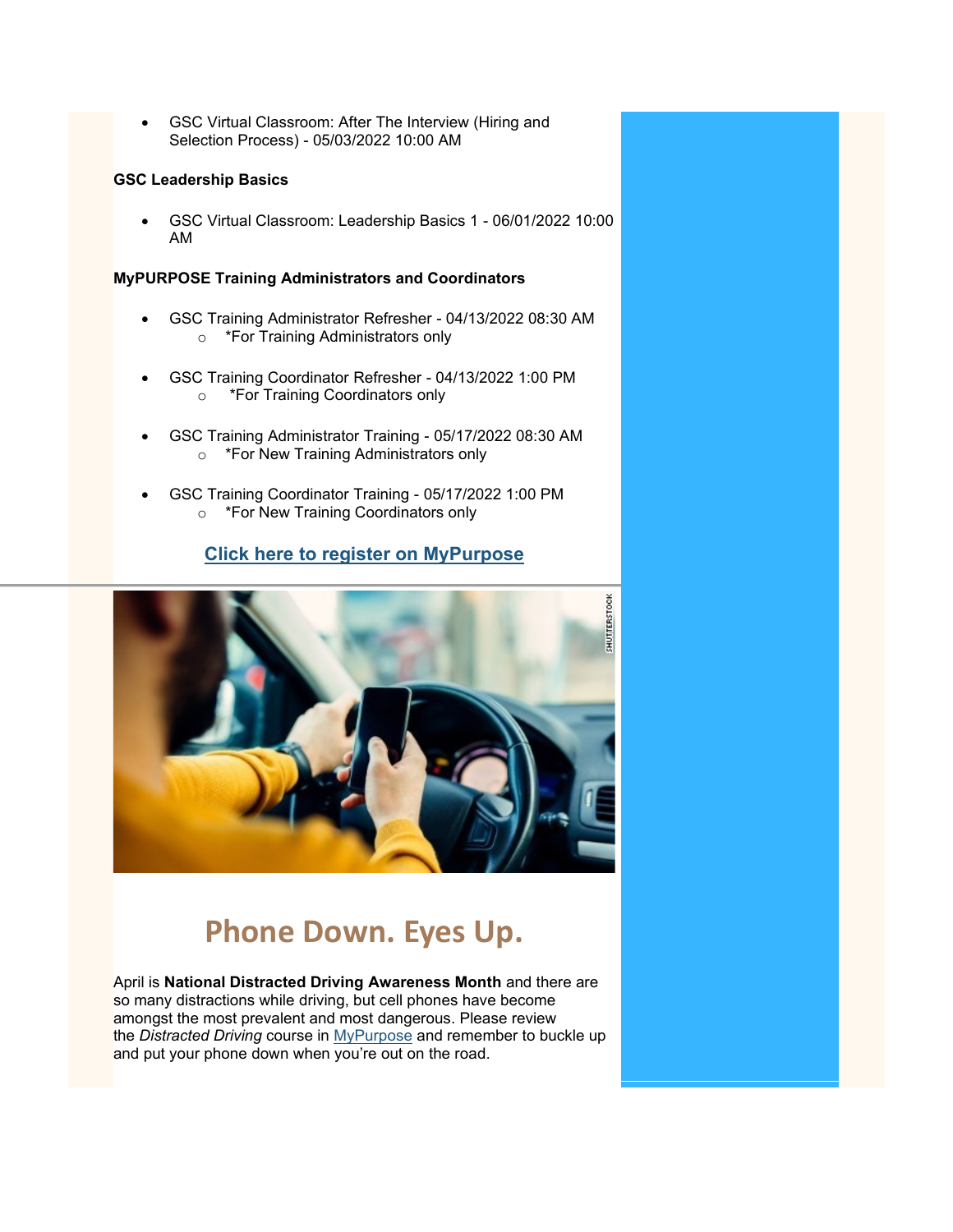*This message was brought to you by the Office of Employee Relations*



*Photo: The Kentucky State Police Telecommunication Academy Class 19 graduated on February 18, 2022. Pictured left to right: Pamela English, Logan Smith, Mary Owens, Matthew Ray, Abbie Carden, Erik Lefevers, Darrie Parker, Jordan Thronson, Payeton Fish, Cameron Brown, and Ryan Cox.*

In February, the Kentucky State Police (KSP) graduated eleven telecommunicators, representing six posts across the commonwealth, from its in-house Telecommunications Academy.

The graduates of Class 19 received 160 hours of instruction over four weeks. During the academy, graduates were required to successfully process scripted calls for service and demonstrate proficiency in obtaining pertinent information, dispatching responders, providing emergency medical dispatch, and correcting documenting information from the call for assistance. The training concluded with a computer simulation system that simulates their work environment in the radio room.

After each class, the 'Charlotte Tanner Valedictorian Award' is given to the graduate who earned the highest-class GPA and demonstrated extraordinary effort during the KSP Telecommunications Academy. The award is named in honor of the founder of the KSP telecommunications program, Charlotte Tanner, who served the commonwealth for more than 50 years as a telecommunicator, radio room supervisor and instructor.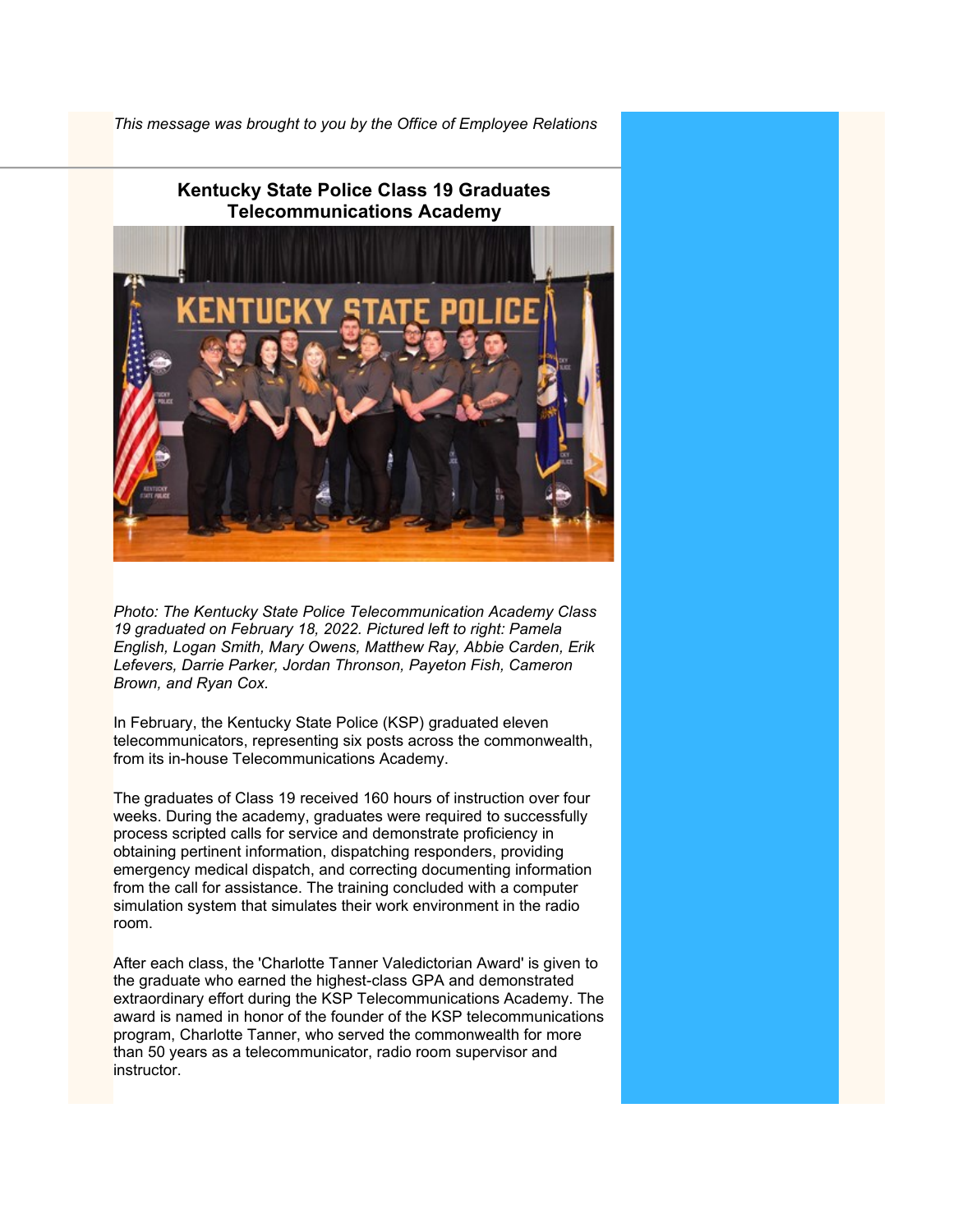This year's Charlotte Tanner Valedictorian is Darrie Parker, with a grade point average of 99.67%.

To view a list of all the Class 19 graduates, visit the [KSP website.](http://kentuckystatepolice.org/p12-2-18-2022/)



**Kentucky Employee Assistance Program hosts Mental Well-being Webinars in May**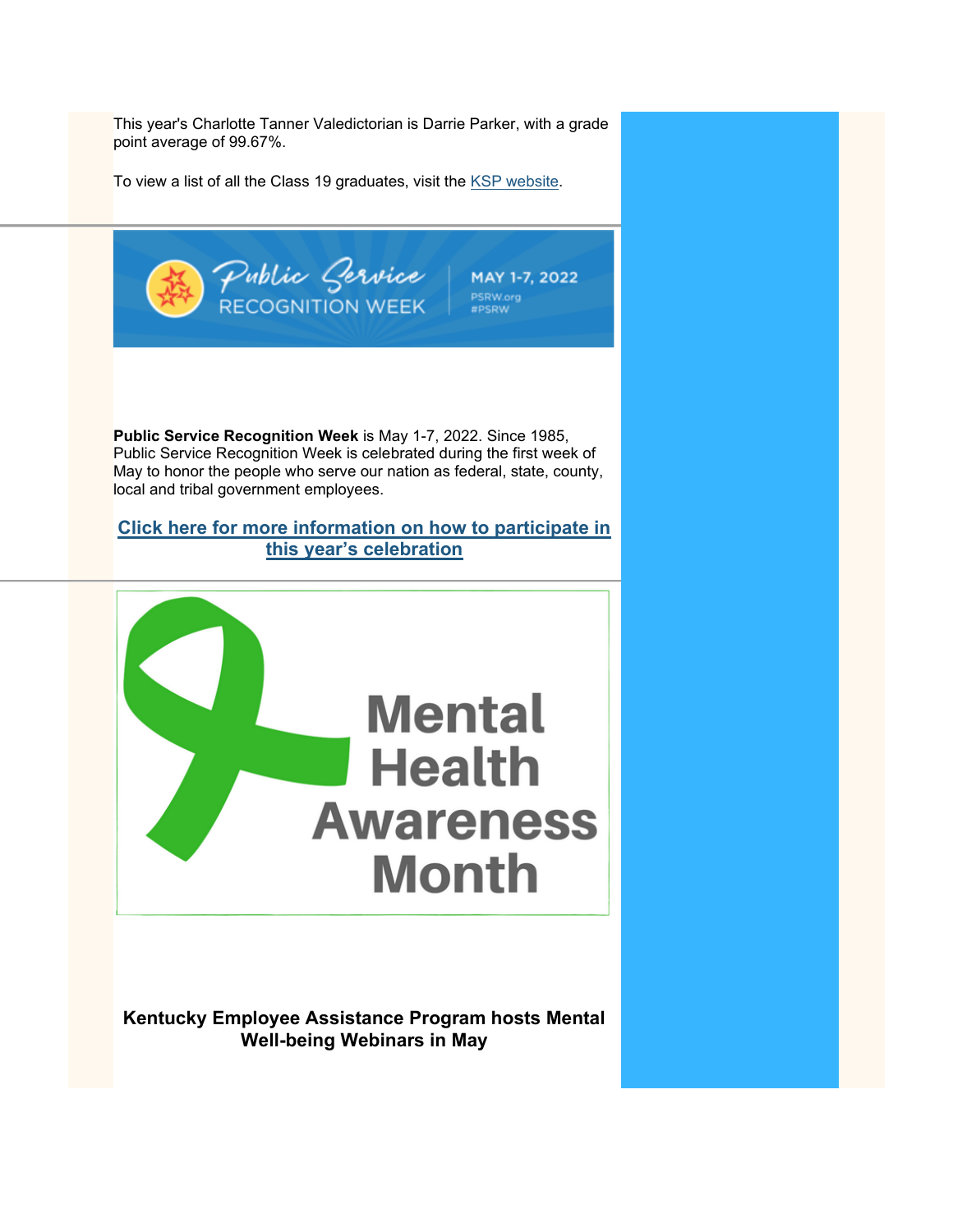#### KEAP will be hosting the following webinars:

- 5/5/2022 Mental Health Issues in the Workplace
	- 5/12/2022 Anxiety Awareness
	- 5/19/2022 Depression Awareness

#### **[Click here to view the Upcoming Courses calendar](https://personnel.ky.gov/Pages/CourseCalendar.aspx)**



# GET TICKETS AT WWW.TROOPERISLAND.ORG

### **Trooper Island Truck Raffle Tickets are Available**

The Kentucky State Police (KSP) is offering citizens the chance to work, play and live like a pro by purchasing Trooper Island vehicle raffle tickets. The raffle is for a new 2022 GMC Sierra 1500 Limited Denali, and proceeds from the sales support the agency's Trooper Island Camp for disadvantaged children.

The 2022 GMC Sierra 1500 Limited Denali is equipped with a 5.3L, EcoTec3 V-8 engine with a remote vehicle starter system. It features an electric sliding sunroof, 20" 6-spoke multi-dimensional polished aluminum wheels, and an integrated trailer brake controller and trailering package. The interior features a 10.2" SUV screen, heated steering wheel, heated and ventilated front seats, and a high-definition rear vision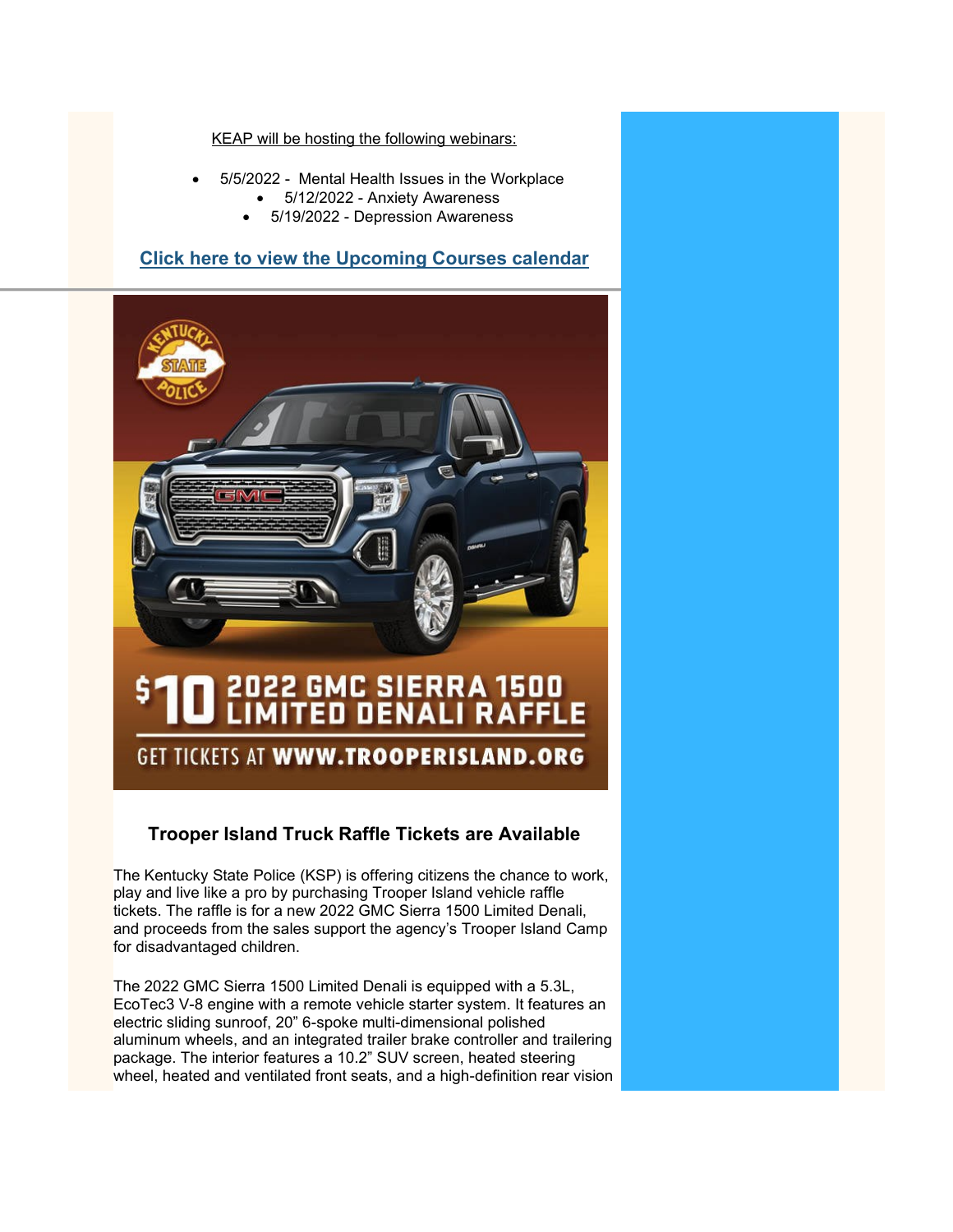camera. A full list of features and equipment can be found on the [Trooper Island website.](http://kentuckystatepolice.org/trooper-island/)

Raffle tickets are \$10 each and are available on the **Trooper Island** [website](http://kentuckystatepolice.org/trooper-island/) or at any KSP post located throughout the state. The winning ticket will be drawn on **Sunday, August 28, 2022**, at the Kentucky State Fair. Ticket holders do not have to be present at the drawing to win. The raffle winner is responsible for all tax and license fees. (Charitable Gaming License #0000633)



#### **Remaining 2022 Holidays for State Personnel**

State offices shall be closed and state employees shall be given a holiday on the following days:

| <b>Memorial Day</b> | Monday, May 30, 2022                 |
|---------------------|--------------------------------------|
|                     | Independence DayMonday, July 4, 2022 |
| Labor Day           | Monday, September 5, 2022            |
| Veterans Day        | Friday, November 11, 2022            |
| Thanksgiving        | Thursday, November 24, 2022          |
|                     | Friday, November 25, 2022            |
| Christmas           | Friday, December 23, 2022            |
|                     | Monday, December 26, 2022            |
| New Year's Day      | Friday, December 30, 2022            |
|                     | Monday, January 2, 2023              |

# **[About the Personnel Cabinet](https://personnel.ky.gov/pages/about-cabinet.aspx)**

The Personnel Cabinet provides leadership and guidance to: attract, develop, motivate and retain a talented, diverse workforce; foster an understanding of and adherence to regulatory requirements; and create a positive, supportive work environment that values all employees.

> The Personnel Cabinet is located at 501 High Street, Frankfort, KY 40601 Normal business hours are from 8 a.m. to 4:30 p.m.